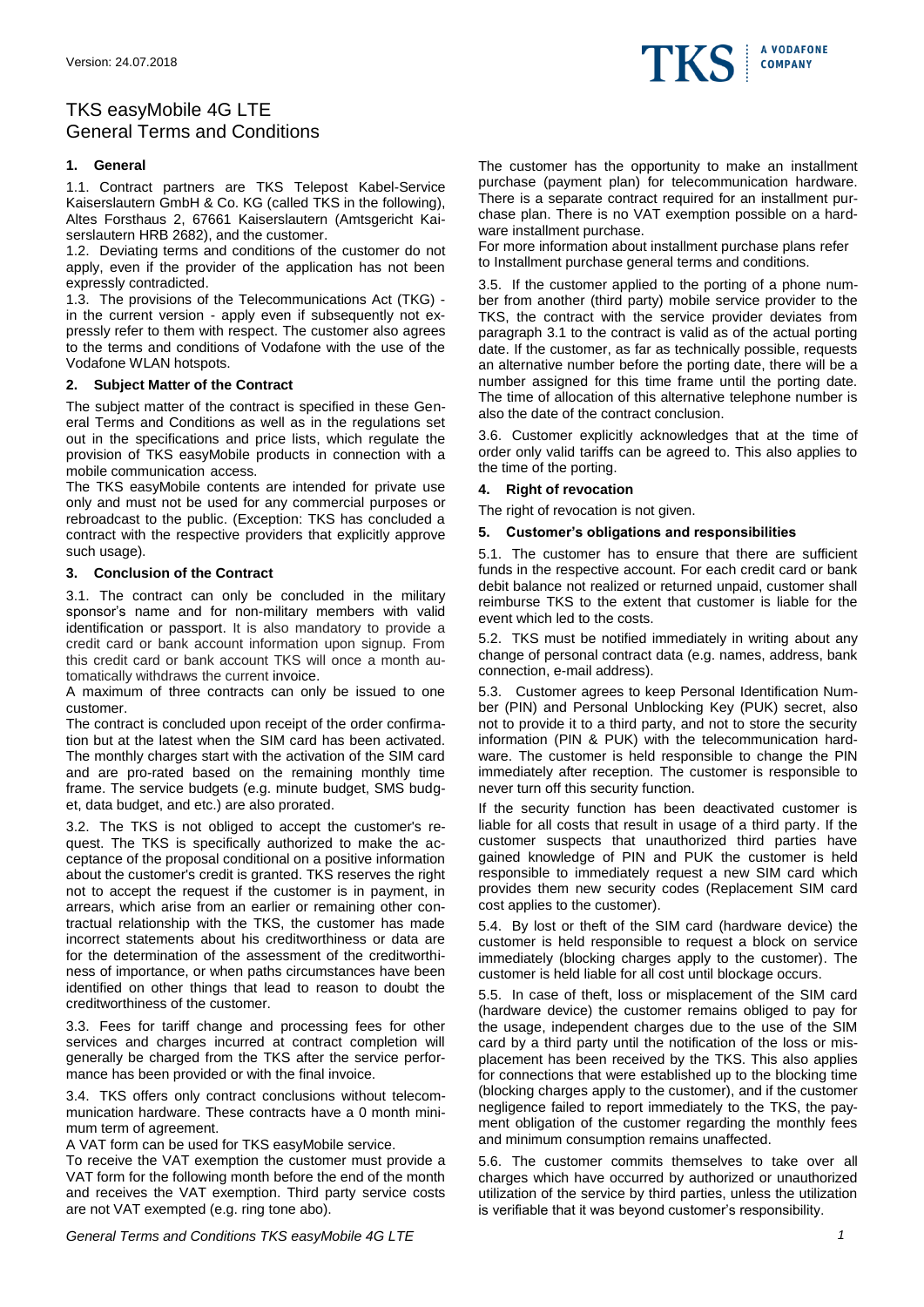5.7. TKS easyMobile service must not be utilized in an excessive way which may result in an overload of the access. This applies especially to flat rates included within the service plan. Permanent connections are not allowed and may be cut off by TKS, if necessary. The flat rate offer is addressed to customers with private usage profile. The flat rates are not valid for value-added services, telecommunication services and not for providers of mass communication services, in particular providers for fax broadcasting service, call centres and telephone marketing service. Furthermore the flat rates do not apply for the permanent networking or connection of locations or telecommunications installations of the customer.

5.8. The provided access must not be abused e.g. by making threatening or molesting calls. Furthermore it is not allowed to communicate information with illegal or morally offending contents to other callers or to inform others about such contents. This includes all information with the purpose of incitement to demagogy, instructions how to commit criminal acts or information which glorifies or minimizes violence or is sexually offensive in the sense of § 130, 130a and 131 StGB, contents which are pornographic in the sense of § 184 StGB or may be morally harmful or damaging to children and teenagers or might harm the reputation of TKS.

5.9. Customer agrees to deny young people under 18 accesses to offers which are liable to have an undesirable influence on young people's moral development.

5.10. Customer agrees not to abuse TKS services and, as far as utilization of TKS services is concerned, to comply with general laws, especially penal laws and notably trade practice rules etc. and to comply with third party rights, notably copyright laws, licence rights, utilization rights etc.; also customers must make sure that contents posted via customer's Internet access or otherwise made available do not infringe upon third party rights and are not punishable by law, morally offensive or in any way illegal; the customer is responsible for any and all contents transmitted via internet access or otherwise transmitted contents (e.g. e-mail, newsgroups, chat services etc.)

5.11. The customer agrees not to utilize the services agreed upon with TKS for business purposes or to make these services available to third parties in customer's own name and at customer's expense.

The customer commits themselves to refrain from the following:

5.11.1.Dispatch of unwanted advertising e-mails, junk emails, other unwanted messages, so-called mail bombs etc. to individual persons, distribution lists or several news groups (Spamming),

5.11.2.Faking of sender information or other header information.

5.11.3.Collecting information on persons and their e-mail addresses without owners' consent.

5.11.4.Access to a resp. sampling of an operating system and/or network (Scanning) and unauthorized monitoring of data traffic flows without owner's consent.

5.11.5.Utilization of external mail servers (relay) for the dispatch of messages without owner's consent.

5.11.6.Distribution of viruses, worms, Trojan horses etc.

### **6. TKS liability**

6.1. For financial losses the service provider is liable up to an amount of € 12,500.00 per customer. Accrues the compensation liability through an uniform act or a damage cause occurrence to multiple customers; is the compensation liability for the complete injured parties € 10,000.00 per damage caused event. If the sum of the individual claims for damages exceeds the upper limit, the compensation shall be reduced in proportion to the ratio between the total claims for damage and the upper limit. The limit of liability amount is not applicable for damages caused by intentionally or gross negligence.

### **7. Terms of Payment**

7.1. The monthly charges start with the activation of the SIM card and are pro-rated based on the remaining monthly time frame. Thereafter monthly charges are to be paid one month ahead of time. The service budgets (e.g. minute budget, SMS budget, data budget, and etc.) are also prorated.

If the price is to be calculated for parts of a calendar month, the exact number of days for which the service is used will be calculated.

7.2. The usage-related and usage-independent fees the TKS usually provides on a monthly basis. In addition, the TKS reserves the right to charge via invoice for additional services that have been used according to the contractual agreement (e.g. Roaming usage).

7.3. All payments are due upon receipt of the invoice by the customer to pay.

7.4. The customer is automatically and without prior notice in default for paying the invoice, if it is not paid within 30 days after the due date.

7.5. TKS is entitled to monitor the accruing connection charges (voice, and data connections are included in monitoring. Third party services and roaming are not included in the monitoring) on a permanent basis. If a certain threshold value has been reached, customer may either be notified or service may be disconnected. This is a protective measure for both customer and TKS. Detailed information regarding TKS easyMobile monitoring is specified in the service description.

7.6. A VAT form can be accepted. The VAT form must be provided to TKS before the end of the month for the following invoice month.

7.7. Upon conclusion of contract TKS may ask for a security payment. This security payment will be reckoned against the customer's final bill after termination of the contract.

7.8. The agreed prices according to the price list are due immediately after the invoice was generated and have to be paid promptly. In general customers receive the TKS easyMobile invoice via e-mail, upon explicit request a printed bill may be created for a small fee according to the price list to customers instead. TKS easyMobile customers must authorize a direct credit card debit or bank debit authorization for payments. The automatic withdrawal takes place earliest 3 days after the issued invoice (Refer to the actual invoice for the exact date.). Costs for returned direct-debit orders or credit card debiting have to be paid by the customer to the extent that customer can be made responsible for the event that caused the costs. In the case that there are not enough funds to cover the invoice at the time of the request, TKS will attempt to deduct the invoiced amount numerous times. Any time a request for automatic withdrawal is unsuccessful, TKS reserves the right to charge an additional surcharge per occurrence. After numerous attempts still being unsuccessful the automatic withdrawal will be discontinued. At this time the service will be blocked.

7.9. In case of late payment the customer will be charged a reminder fee according to the price list.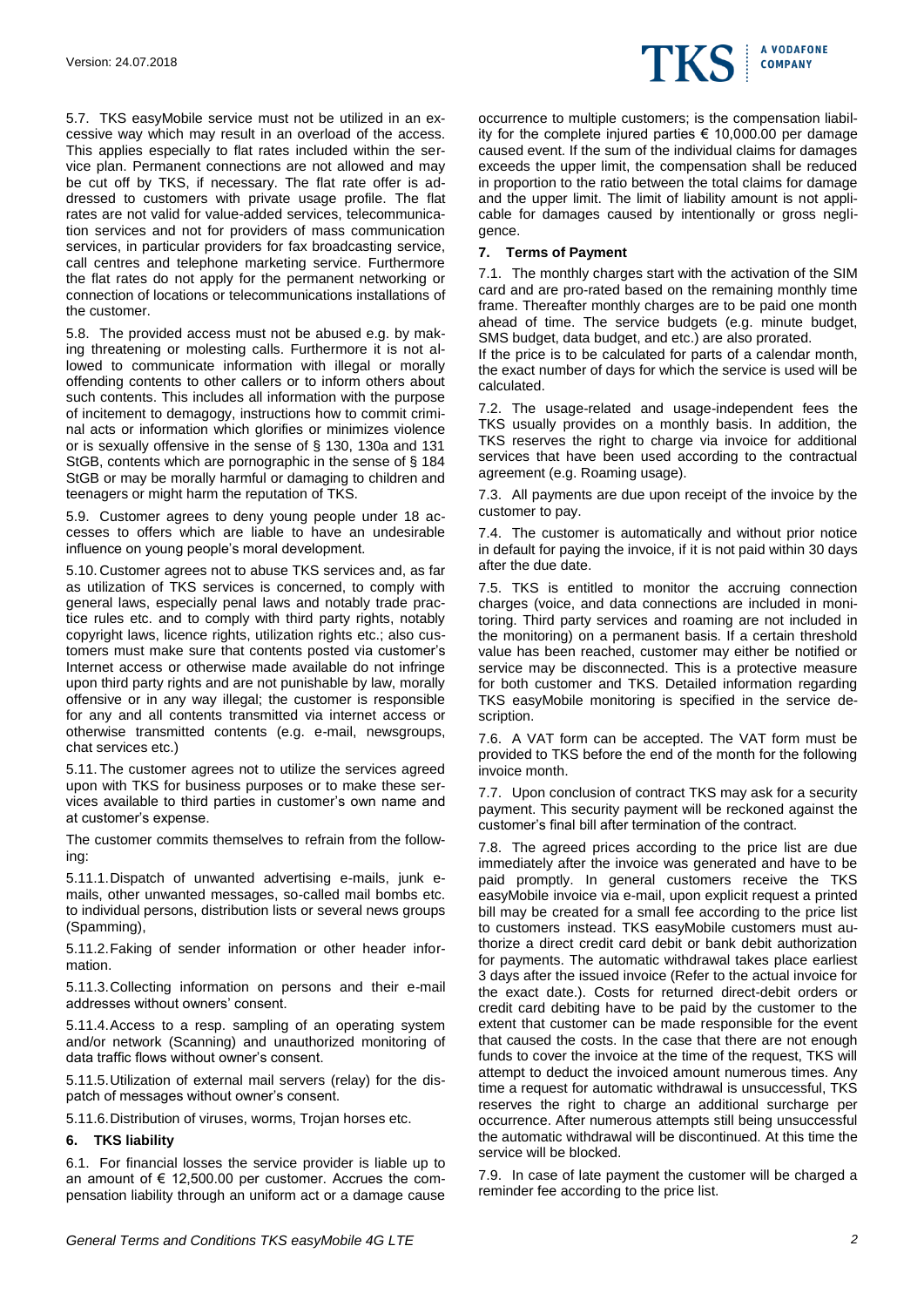

7.10. Late Payment - TKS will charge according to the price list a late fee for payments received lately. If the customer fails to pay on time, TKS is entitled to block the customer's mobile communications line so that only emergency calls will be possible. The blocking costs are payable by the customer. The current TKS price list will apply.

If a customer is in default, the following TKS reminder process will be initiated:

Level 1: The customer receives a reminder via e-mail as well as a text message informing about the outstanding payments.

Level 2: Another e-mail and text message reminder is sent to the customer, informing the customer that service will be terminated if due payments are not made. After this reminder has been sent the customer's mobile communication line is fully or partly blocked (blocking charges apply).

Level 3: Contract agreement will be terminated without further notice.

Level 4: Data are handed over to a collection agency.

The time frame of the various dunning steps is determined by TKS.

### **8. Objections**

Objections against the amounts charged by TKS are to be submitted to TKS immediately after the invoice has been issued. Complaints must have been received by TKS within six weeks after invoice date. If no objections are made in this time frame, the invoice charges are regarded as accepted; on its invoice TKS will point out the consequences if customer fails to raise objections in time. Customer's other legal claims for complaints after the deadline shall remain unaffected. Objections against cost charged by third party, need to be reconciled directly with them.

### **9. International Usage**

9.1. Roaming fees may apply to incoming and outgoing calls, internet use, text messages, MMS, and e-mail push when located outside Germany.

Before making or using international connections, internet, text messages, MMS, video phoning, and Blackberry refer to the separate cost information sheets that can be obtained from TKS [\(www.tkscable.com\)](http://www.tkscable.com/).

9.2. The service provider states explicitly that with the use of roaming connections, connections to premium services, as well as the usage over the voice or data network from valueadded services the transmission data that is needed for billing by the network provider can be delayed. The late transmission of data can cause that the billing data is not present in a timely manner to produce the invoice in the month in which the usage occurred, therefore the billing data must be added to one of the following monthly invoices. This also applies to customers who have chosen a tariff with a minimum usage or a budget for included minutes and text messages.

# **10. Voice mail / Call Forwarding**

Before the utilization of call forwarding it must be ensured that the owner of the access to which calls are being forwarded agrees. Voice mail and call forwarding is not generally free-of-charge in Germany or in the networks of international roaming partners. Rates vary depending on the chosen TKS easyMobile plan and the country; refer to the rates for International roaming, a TKS representative can provide additional information.

# **11. Text Messaging**

The fee for text services is created by the transmission of the text message in the receiver's network. The delivery of the

text message to the desired recipient depends on their accessibility. Text messages that are undeliverable will be deleted for technical reasons within 48 hours.

### **12. Service Blocks**

12.1. The TKS is entitled to block the service completely or partly if the TKS has significant knowledge that the phone number use has caused repeated or serious violations of legal prohibitions in the meaning of § 45o TKG.

12.2. Despite a block on service the customer remains obligated to pay for the usage-independent charges, in particular the monthly basis and option prices (basic charges, flat-rate price, etc.).

#### **13. Amendments of the General Terms and Conditions, Specifications and Prices**

13.1. The General Terms and Conditions may be amended, provided that this does not affect the essential regulations of the contractual relationship and that amendments are necessary to be able to adapt to developments which could not be foreseen at the time when the contract was concluded and which would lead to a noticeable imbalance of the contractual relationship. Essential regulations are, in particular, those that deal with the nature and extent of the contractually agreed services and the contract term including the termination regulation. Furthermore adjustments or amendments to the General Terms and Conditions may be made to the extent that they are necessary for the elimination of problems in performing the agreement due to gaps in the regulation that have arisen after the conclusion of the contract. In particular this may be the case if legal regulations are changed and one or several clauses of these General Terms and Conditions are affected hereby.

13.2. Specifications may be amended for valid reasons as long as customer is not subjected to any considerable disadvantage compared to the situation as it was when the contract was concluded (e.g. improvements of functionalities) and if amended specifications do not deviate significantly from the original specifications. Valid reasons exist e.g. if technical improvements to the services owed under the agreement are available on the market or if third parties contracted by TKS for advance services necessary for the provision of its services change their service offer.

13.3. The agreed prices may be raised to compensate for cost increases. This is e.g. the case if third parties contracted by TKS for advance services necessary for the provision of its services owed under the agreement increase their prices or if such price increases are required by the Federal Network Agency due to regulatory measures.

13.4. If TKS intends to change the General Terms and Conditions or the Specifications or to raise the prices according to paragraphs 16.1 – 16.3, customer must be informed about these changes in writing before they go into effect. At the effective date of the changes customer shall have the exceptional right to terminate the contract. If customer does not terminate the contract in writing within six weeks after having been informed about the intended changes, the changes shall become part of the contract at the same time when they go into effect. The customer shall be explicitly informed of this consequence in the change notification.

### **14. Transfer of rights & obligations under this contract**

14.1. A transfer resulting from this contractual relationship through the rights and obligations from the TKS to the following company is permissible without the consent of the customer (address of the company, unless indicated otherwise: Altes Forsthaus 2, 67661 Kaiserslautern): Vodafone GmbH, Ferdinand-Braun-Platz 1, 40549 Dusseldorf